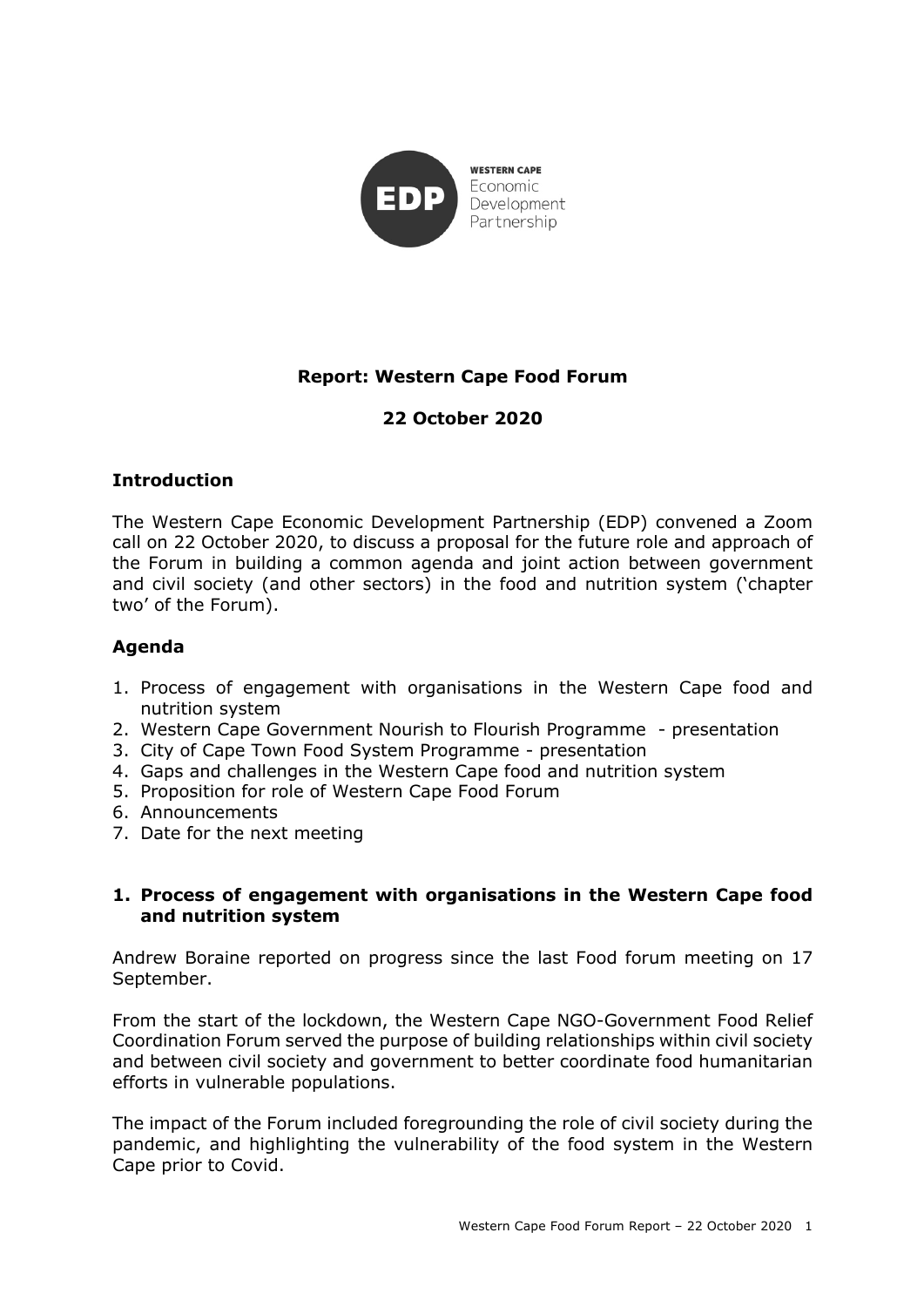The disruptions caused by the Covid-19 crisis forced changes in assumptions, attitudes, behaviours and relationships in both civil society and government, leading to new ways of doing things. How do we sustain 'doing development differently' beyond the crisis?

At the previous Forum meeting, members agreed that there was a need to continue to build on the relationships generated during the crisis to work together to ensure a more sustainable food system with higher levels of food and nutrition security.

The Forum mandated the EDP to engage with different stakeholders in the food and nutrition system to identify gaps and needs that the Food Forum could potentially fulfil.

During the past month, the EDP conducted a rapid assessment of the Cape Town food and nutrition system through a desktop review, survey with the Forum members, and engagements with various stakeholders including the Western Cape Government and the City of Cape Town. The aim of the assessment was to:

- Understand who is doing what in the food and nutrition system,
- What the existing gaps and needs are, and
- Beyond coordinating food relief efforts, how best can the Forum bridge the gap and address the needs of the actors without duplicating efforts.



miro

### *Figure 1: Western Cape Food System Actor Map*

The assessment revealed six categories of actors in the food system: producers and processors (formal & informal), retailers (formal and informal), research and advocacy, enablers, government, and consumers.

In the short time available, the EDP was not able to engage with all the actors in each of the categories, and concentrated on engaging with stakeholders in the research and advocacy, enabler and government categories.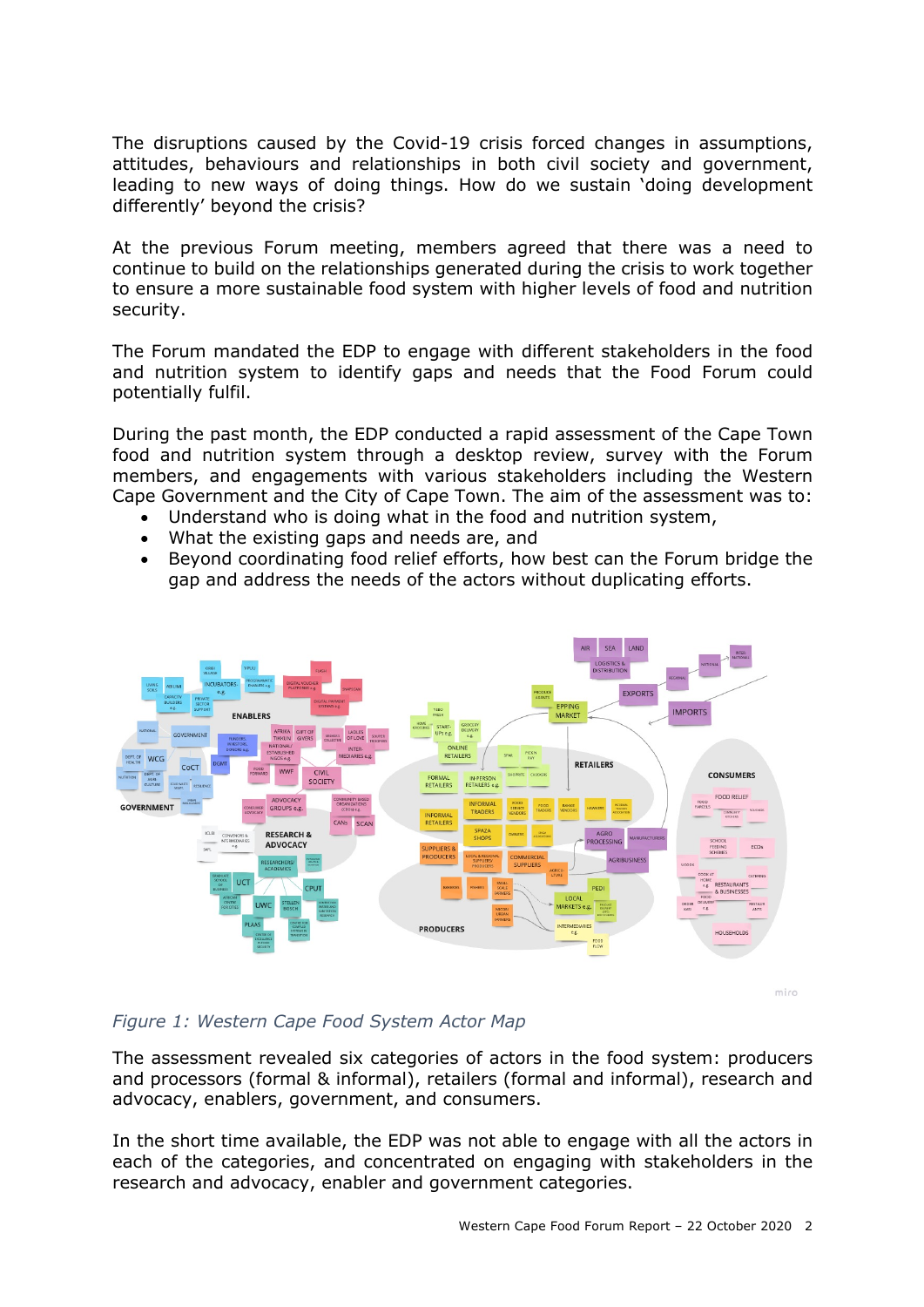In the 'enabler category', for example, the EDP noted the degree of mobilisation, organisation, education, ideas, actions, experiments and innovations led by CSOs taking place in communities, e.g. Gugulethu Urban Farming Initiative, Stellenbosch Food Security Platform, FoodFlow, PEDI Agri Hub, VPUU, CTT Food Growers Initiative, etc, charactered as people learning as they go, and not necessarily waiting for government.

The EDP also considered the insights generated by a number of pertinent webinars and reports, for example:

- Cape Town Food Dialogues 2020 Report: Food systems challenges for Covid-19 and beyond
- Southern Africa Food Lab webinar: What will it take to transform the food system
- Urban Festival 2020: Partnering during the pandemic: Lessons for building better together
- Centre of Excellence in Food Security: Food system transformation to end hunger
- Engagement with C40 Food Systems Network
- Community Chest publication on World Hunger Day

The EDP also engaged with the Western Cape Government (WCG) and the City of Cape Town (CoCT) and noted that both spheres of government are taking food and nutrition systems issues seriously in their recovery plans, and want to continue to engage with civil society (and other sectors) in a structured and meaningful way.

### **2. Western Cape Government: Nourish to Flourish Programme – Presentation attached**

Tristan Görgens, from the Department of the Premier, informed Forum members that the WCG is in the process of revising its thinking on food and nutrition systems based on the recent developments. The draft 'Nourish to Flourish' Programme is still propositional and will need to go through various internal process before it goes to Cabinet for approval.

The programme intends to achieve nutritional food security post in the Western Cape Province. The foundation of the programme is informed by previous modelling work highlighting the double burden of malnutrition, stunting and obesity. These malnutrition challenges have deep systematic injustices. They also pose huge risks to future economic productivity and the viability of the health system.

In addressing these injustices and risks, the Nourish to Flourish Programme therefore is built on four pillars:

- Food and nutrition assistance,
- Improved access to nutritious through formal and informal markets,
- Foster a resilient food system (environmental impact especially), and
- Promote food governance and democracy.

Tristan emphasised the importance of not reinventing the wheel and rather aim at maximizing and leveraging what already exists through a more collaborative whole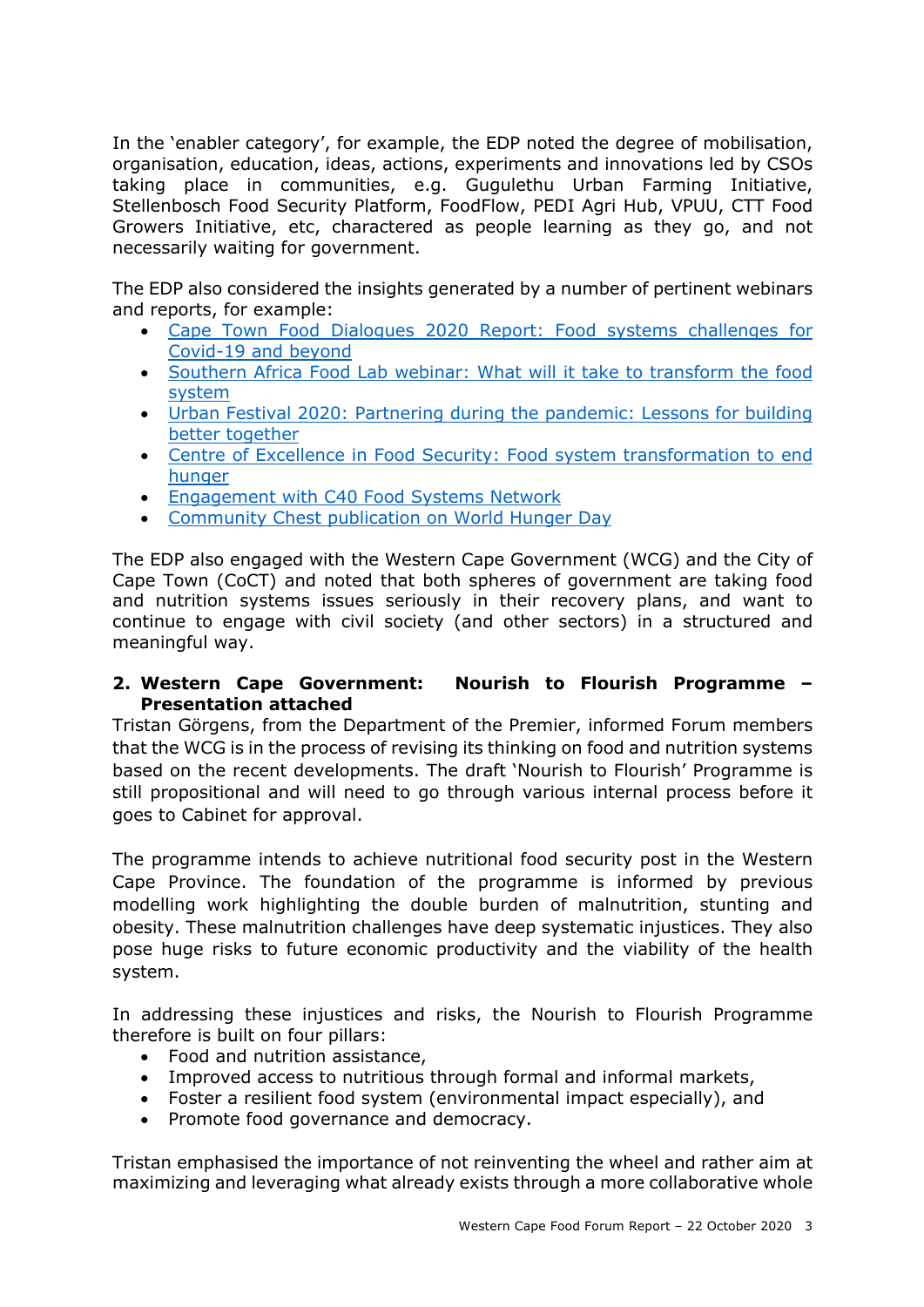of government and whole of society approach, especially in the light of shrinking public sector budgets.

Together with the EDP, a WCG team is exploring the capabilities required to ensure a collaborative approach in the Nourish to Flourish Programme, especially with non-government actors.

## **3. City of Cape Town Food Systems Pilot Programme – presentation attached**

Tamsin Faragher from the Resilience Department presented the City's Food Systems Pilot Programme approved by the City's Mayoral Committee in October 2020. The pilot programme stems from the City's Resilience Strategy, which identifies the need for a food systems programme to address food insecurity - a significant stress for Capetonians.

While the City lacks a direct mandate to address food security, it does play significant indirect roles across the Cape Town food system. The Food Systems Programme aims at strategically leveraging the indirect roles played by the City to build a resilient food system. According to the City, a resilient food system can be defined as "*an inclusive system that has the capacity over time to provide sufficient healthy, sustainably and ethically produced food to all in the face of chronic stresses and sudden shocks, including unforeseen circumstances*".

Tamsin reported that the City's Programme takes a food systems lens in identifying challenges and opportunities for change. This comes with the recognition of the complex nature of cape Town's food system with characteristics such as:

- A dynamic system, driven by supply & demand,
- 80% of production inputs are imported, making the system extremely vulnerable to externalities,
- 66% of fresh produce produced in Western Cape Province is exported,
- While there is food and nutrition challenge, food waste remains high, and
- Access to healthy food for all and optimisation of waste remains the biggest challenge.

Given the complex nature of the Cape Town's food system, Tamsin argued that change is only possible through a systematic approach.

The CoCT Food Systems Programme is structured around six themes:

- Food governance: provides an opportunity for the City to coordinate and leverage roles of different food actors
- Food resilience: speaks to building resilient food system that provide nutrition and sustainable, affordable food despite shocks
- Food production: promotes sustainable production
- Food environments: brings the crucial role of spatial and economic access
- Food and health: promote healthy food for healthy people
- Food economy: building and advancing competitive food enterprises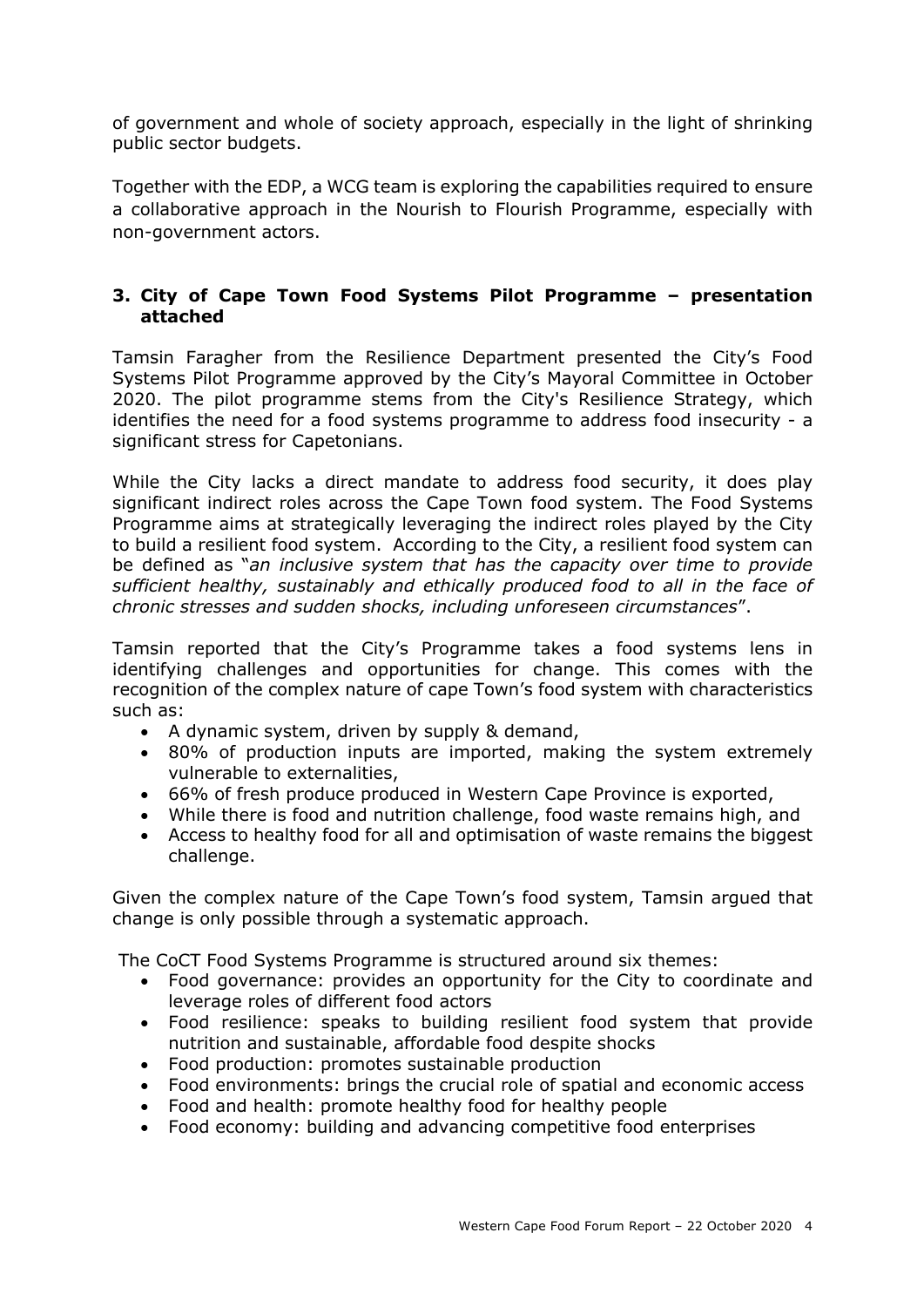The Resilience Department will implement some of the actions under the abovementioned themes. However, bulk of the actions will be coordinated by the City's Urban Management Directorate.

Food and nutrition programmes: Convergence of provincial and city government focus areas



*Figure 2: Potential convergence between WCG and CoCT food and nutrition programmes*

A Forum member asked to whether the City will make use of unused land to support urban farmers. Another Forum member enquired about the processes for citizens to engage the City over access urban agriculture land. Tamsin indicated that urban land is one of the key areas the programme will explore under the review of the City's Urban Agriculture Policy of 2007. She added that the Department of Urban Agriculture will start with an urban agriculture project in November 2020 which will support 720 farmers across the city. Lessons emerging from the Urban Agriculture project will be useful in informing the City's approach with land management.

A member queried whether the Cape Town Food System Programme will address the core issue of food affordability. In her response, Tamsin reported that the City is looking into how they can better support the informal sector. A number of initiatives are in motion such as training urban farmers, exploring how to localise markets, and creating markets with the aim to address the core issue of purchasing power.

### **4. Gaps and needs in the food and nutrition system**

Andrew Boraine reported on the five gaps and needs identified by the EDP through rapid assessment of the food system as well the survey of Forum members:

- 1. Non-state actors need to connect to and work with government in a structured way, especially, to better understand how the public sector 'authorizing environment' works in practice, and how to influence public policy, decision making and allocation of resources
- 2. Research, advocacy and dialogue initiatives need to connect to and influence actions and implementation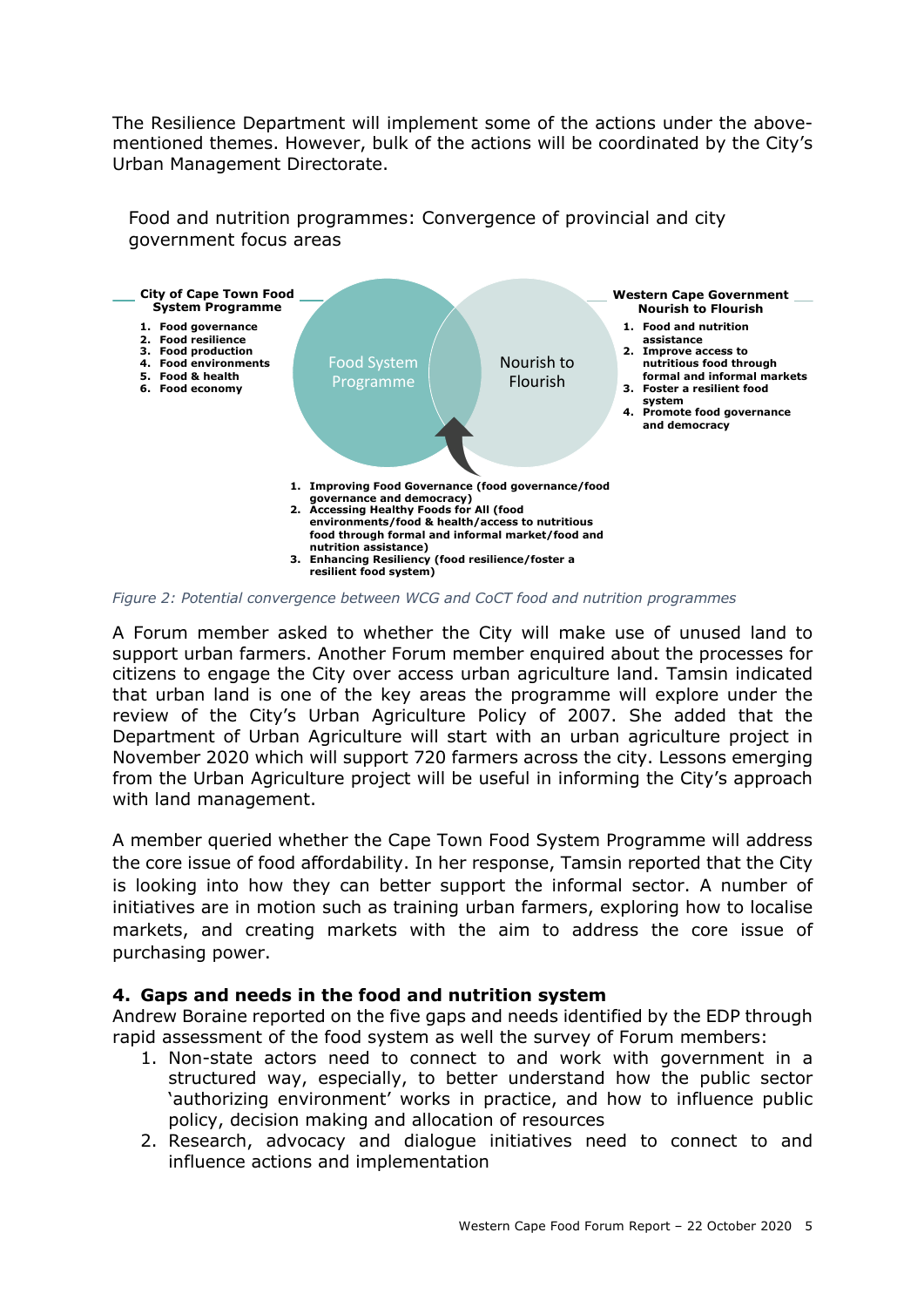- 3. Short-term interventions, projects and activities need to be connected to long-term systems change, by helping stakeholders in the system 'see' and understand the system as a whole
- 4. Holistic view of food security: not just production (economic) or food relief (social), there needs to be a connection between food systems and jobs/livelihoods
- 5. Doing things differently: disrupting the system through public innovation and improving relationships between government & civil society, for example, through:
	- a. Shift from passive participation to active partnering, enabling and supporting community-led ideas
	- b. Engaging and contracting with informality to allow community efforts to flourish (e.g. CoCT Humanitarian Relief application, where only 14 NGO applications out of 129 were 'compliant' )
	- c. Role of intermediary people/organizations between government structures and grassroots efforts
	- d. Need to bridge the digital divide in order to engage the community, especially during times of physical distancing and the use of remote technology

### **5. Proposition for role of the Western Cape Food Forum**

Based on the identified gaps and needs, Andrew Boraine made a proposition for role of the Western Cape Food Forum in the next phase:

- 1. Focus on promoting **joint action and implementation** between sectors by enhancing interaction, problem-framing, and solutions finding
- 2. **Bridge the gap between diverse stakeholders** operating in different parts of the food and nutrition system
- 3. **Prioritize relationships with government departments** around policies, projects, and budgets
- 4. **Continue with food relief coordination role** aimed at vulnerable populations as the needs will remain. While continuing with food relief coordination, the forum should aim to transform beyond humanitarian efforts and adopt a systems view.

The proposed WC Food Forum approach includes:

- Avoiding overlap and competition with existing activities and networks
- Avoiding becoming a centralised 'gatekeeper' but rather promote a 'network of networks' concept of coordination
- Continued commitment to learning, adaptation, and knowledge sharing
- Continued commitment to data sharing

Andrew Boraine recommended that the WC Food Forum continue its work based around the core slogan of the Covid-19 phase, namely, **Connect, Communicate, Collaborate**.

There were general indications of commitment amongst members to the proposed new role of the Forum. **Members were requested to further consider the proposition over the next three weeks and provide feedback at the next meetin**g.

### **Members were also asked to consider:**